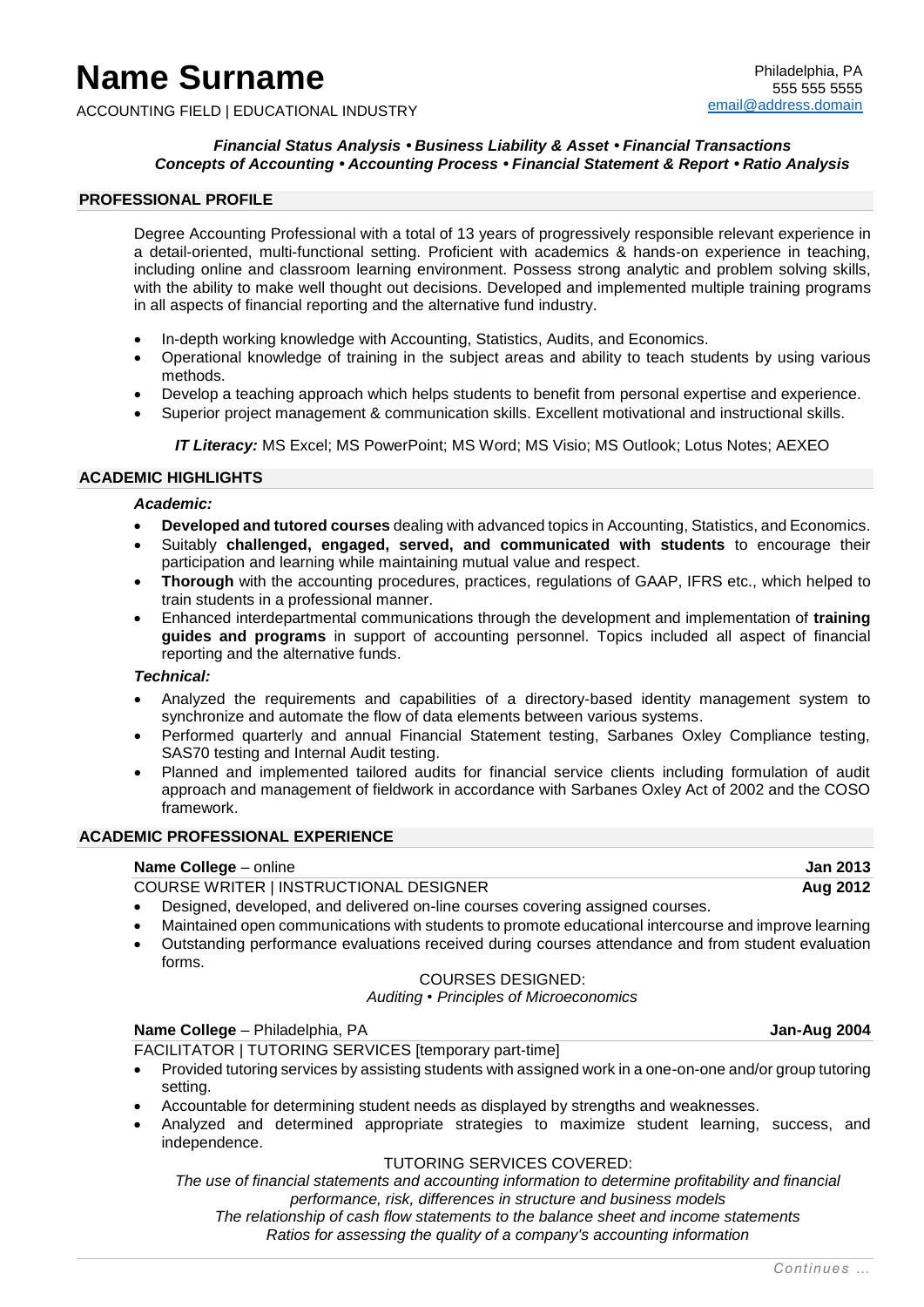#### **BUSINESS HIGHLIGHTS**

- **Suggested and implemented improvements** which resulted in increasing various processing efficiency and accountability by allowing department managers to input hours.
- **Corrected errors** through identifying and debugging problems with the accounts matching system.
- **Strengthened** the auditing division by applying procedures and experience gained throughout career.
- **Conducted and performed forensic financial analyses**, built financial models, maintained documents produced in litigation, summarized depositions, assisted in writing expert reports, and performed quality control on schedules and reports.
- **Lead fraud detection** (SAS 99) meetings and contributed feedback to audit team and took an active role as first-year audit team member on each client engagement.
- Documented and tested accounting systems by reviewing internal control activities and performing analytical procedures.
- Obtained knowledge of the proper techniques for auditing accounts including cash, accounts receivable, property plant & equipment, accounts payable and accrued liabilities.

### **BUSINESS PROFESSIONAL EXPERIENCE**

#### **Bank Name** – City, ST **Present**

AUDIT SUPERVISOR **Jan 2015**

- Leading a team focused on assigned audit and assuming the lead position on the audit, providing supervision and assignments to team members as Auditor In Charge as well as reviewing work papers completed by staff and drafting audit report
- Managing auditing projects, assigning staff to clients and overseeing projects to completion, complying with policies, procedures and standards at all times.
- Suggesting improvement of audits and working directly with Audit Manager.

#### **Company Name** – Malvern, PA **Dec 2014**

SENIOR ACCOUNTANT FINANCIAL REPORTING – Hedge Funds **Jul 2012**

- Prepared and reviewed financial highlight disclosures, including calculations of total returns, preparation of per share tables, expense ratio analysis, etc.
- Coordinated year-end financial statement process and ensured accuracy of footnote disclosures via review of legal documents governing the fund.
- Worked under limited supervision; followed established procedures; planned own work; suggested methods and procedures for new work assignments, reviewing with supervisor for input or approval.

#### **Company Name** – New York, NY **Dec 2014**

SENIOR CONSULTANT – Internal Audit and Accounting Advisory **Jul 2012**

- Evaluated and documented client's internal controls and procedures; identified inefficiencies & areas of risk and recommended means of improvement to management.
- Drafted financial statements and performed substantive testing of material accounts such as cash, fixed assets, accounts payable, accruals, revenue and long-term debt, including internal audit reports that were utilized during audit committee meetings.

#### **Company Name** – New York, NY **Dec 2014**

SENIOR CONSULTANT – Internal Audit **Jul 2012**

- Planned and implemented tailored audits for financial service and manufacturing clients including formulation of audit approach and management of fieldwork.
- Supervised and trained both assigned and unassigned audit staff and peers in professional development.
- Evaluated and documented client's internal controls and procedures identify inefficiencies and recommended means of improvement to management.

#### **EARLIER ASSIGNMENTS & POSITIONS HELD**

**Company Name** – Philadelphia, PA **Jan-Jun 2004 Jan-Jun 2004** ASSOCIATE – FORENSIC AND LITIGATION SERVICE

**Company Name** – Philadelphia, PA **Jun 2002-Jan 2004**

ASSOCIATE – ASSURANCE

W.P. Carey · Kimco Realty · Starwood Capital • Aircastle • • • • •

AIG • Blackstone • Triumph • ABN Amro • Evercore

Partners • Julius Baer • GFI • Russ Berrie • Constellation Energy • Fedders • Prestige Brands • • • • •

Saint-Gobain • Legg Mason • Pottstown Hospital • The Archdiocese of Philadelphia •

Thomas Jefferson University Hospital